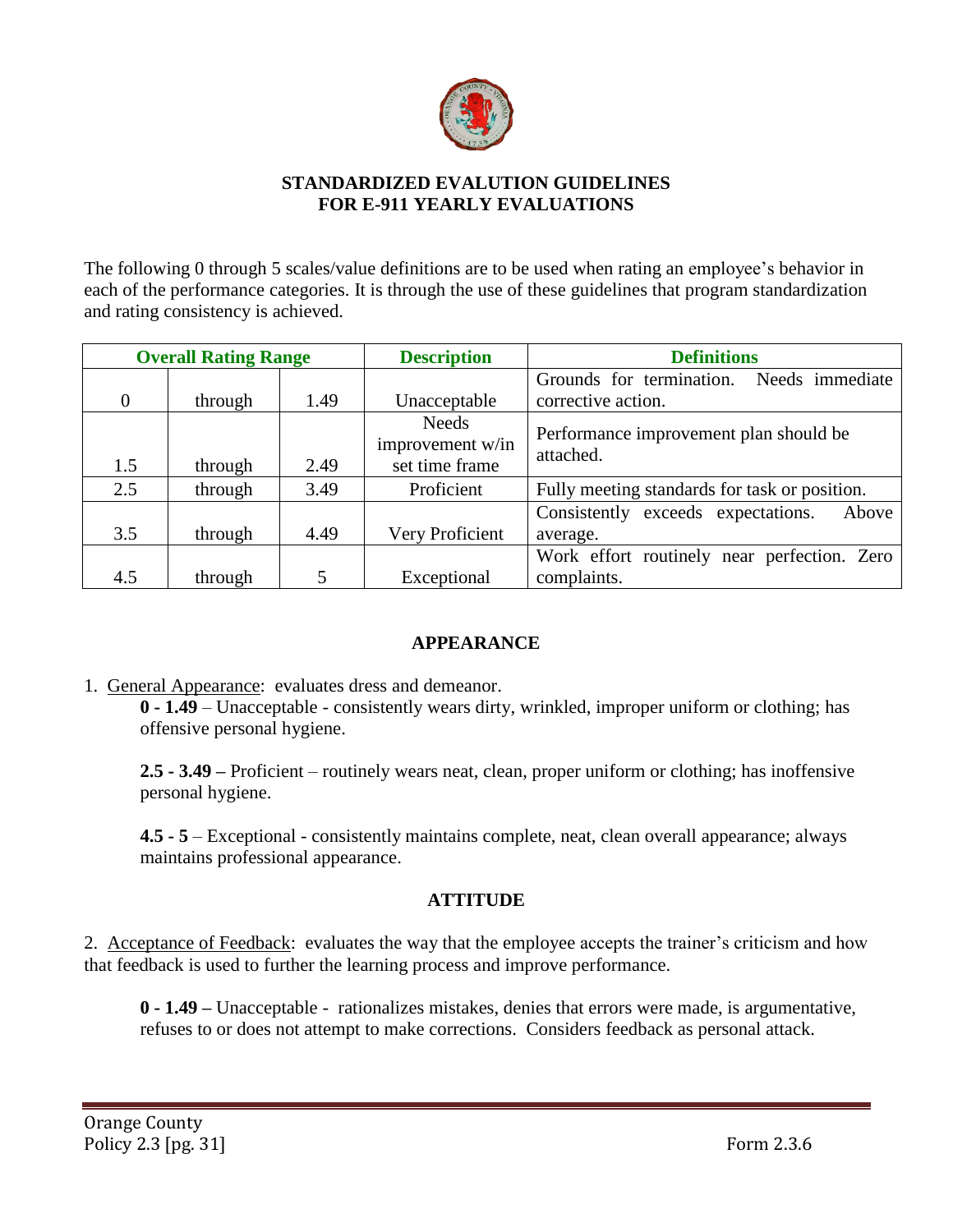**2.5 - 3.49** – Proficient - accepts feedback in a positive manner and applies it to improve performance and further learning.

**4.5 - 5** – Exceptional - actively solicits criticism and feedback in order to further learning and improve performance. Does not argue or blame others for errors.

3. Attitude Toward Communications Work: evaluates how the employee views their career in terms of personal motivation, goals, and acceptance of the responsibilities of the job.

**0 - 1.49 –** Unacceptable - sees career only as a job, uses the job to boost ego, abuses authority.

**2.5 - 3.49** – Proficient - demonstrates an active interest in ones career and in public safety communications responsibility.

**4.5 - 5** – Exceptional - utilizes off-duty time to further professional knowledge, actively soliciting assistance from others to increase knowledge and improve skills. Demonstrates true concern for callers, and maintains high ideals in terms of professional responsibilities.

## **KNOWLEDGE**

4. Knowledge of Department Policies and Procedures: evaluates the employee's knowledge of departmental procedures and ability to apply this knowledge.

**0 - 1.49 –** Unacceptable - fails to display knowledge of departmental policies, regulations or procedures, or violates same.

**2.5 - 3.49** – Proficient - familiar with most commonly applied departmental policies, regulations or procedures, and complies with same.

**4.5 - 5** – Exceptional - has an excellent working knowledge of departmental policies, regulations or procedures, including lesser known and seldom used policies.

5. Knowledge of Radio/Telephone/Data Transfer System: evaluates the employee's knowledge of the radio, telephone, and/or data transfer systems that are installed and in use.

**0 - 1.49 –** Unacceptable - fails to display knowledge of equipment purpose or use, making mistakes in the use of radio, telephone, or computer/data system.

**2.5 - 3.49** – Proficient - familiar with the purpose and use of the radio, telephone or computer/data systems (as applicable) and correctly applies this knowledge to the processing of calls for service.

**4.5 - 5** – Exceptional - has an excellent working knowledge of the radio, telephone or computer/data systems (as applicable), seeks new knowledge and understanding, and correctly diagnoses problems with the system(s).

6. Knowledge of CAD System: evaluates the employee's knowledge of the department's Computer Aided Dispatch system, and the ability to work with that system.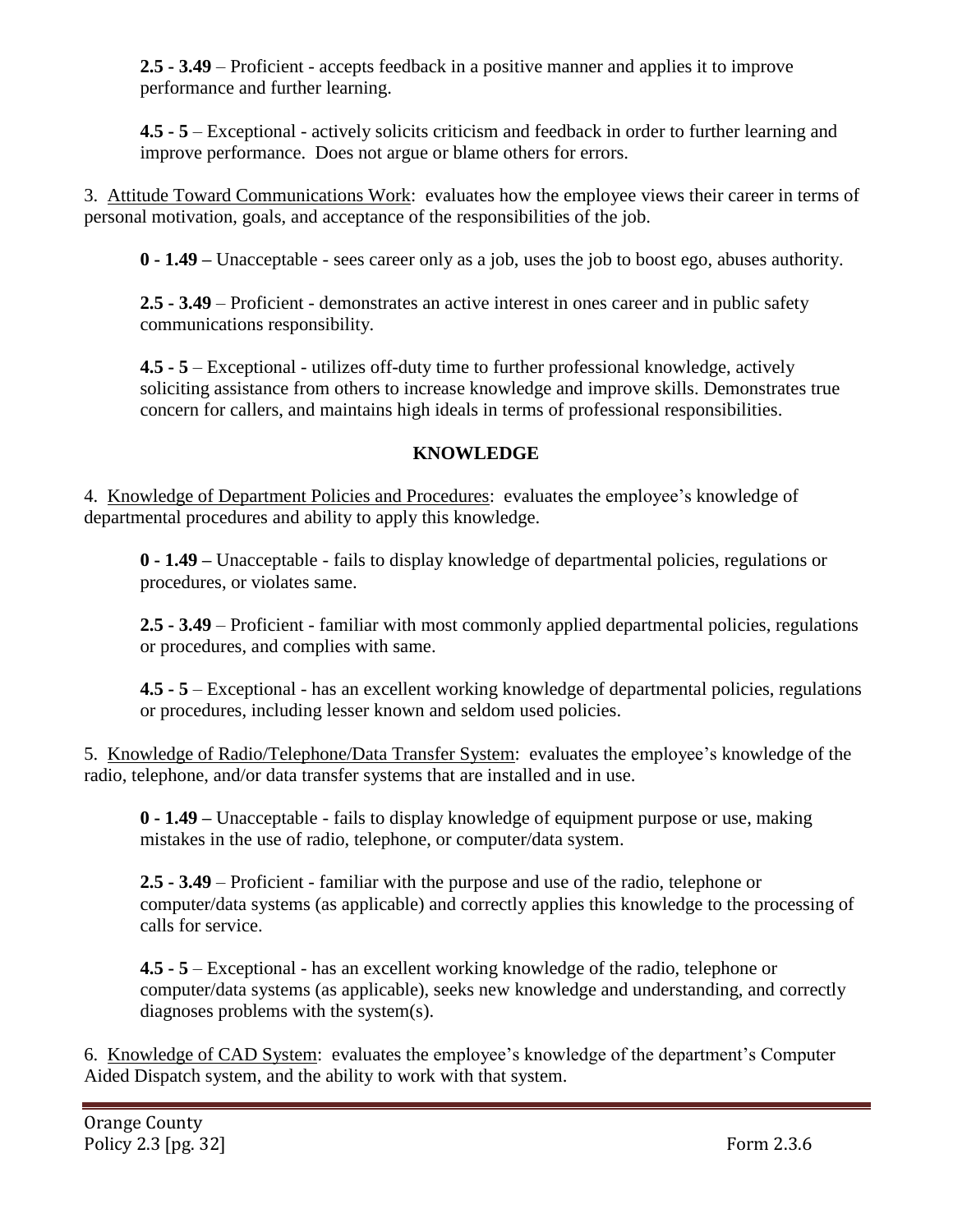**0 - 1.49 –** Unacceptable - fails to display knowledge or understanding of the CAD system. Little or no keyboarding skills.

**2.5 - 3.49** – Proficient - familiar with most common uses of the CAD system and inputs information quickly and accurately.

**4.5 - 5** – Exceptional - has an excellent working knowledge of the CAD system and its various applications. Can work through the system effortlessly.

7. Knowledge of Call Prioritization Procedures: evaluates the employee's knowledge of the call prioritization, including emergency call-taking and emergency dispatch procedures (as applicable).

**0 - 1.49 –** Unacceptable - fails to display knowledge of department-mandated call prioritization procedures, or violates same. Does not refer to training manual or chooses the wrong references.

**2.5 - 3.49** – Proficient - familiar with the priority concepts, and applies them to emergency situations. Complies with department-mandated call prioritization policies or procedures. Uses the training manual with proper references.

**4.5 - 5** – Exceptional - has an excellent working knowledge of the call prioritization system, including its theories and philosophies. Correctly applies all departmental policies or procedures, including those that are lesser known and seldom used.

8. Knowledge of Telephone Pre-Arrival Protocols: evaluates the employee's knowledge of the department-mandated telephone pre-arrival protocols and procedures, including the use of the software or training manual.

**0 - 1.49 –** Unacceptable - fails to display knowledge of telephone pre-arrival protocol policy or procedures, or violates same. Does not refer to software or training manual, or chooses the wrong reference.

**2.5 - 3.49** – Proficient - familiar with the telephone pre-arrival protocol concepts, and applies them to procedures. Uses the software or training manual with proper references.

**4.5 - 5** – Exceptional - has an excellent working knowledge of the telephone pre-arrival protocols and procedures, including those that are lesser known and seldom used.

# **PERFORMANCE**

9. Telephone Skills–Normal Conditions: evaluates the employee's ability to properly answer nonemergency calls, and process the calls according to departmental policies, regulations, and procedures and accepted telephone techniques.

**0 - 1.49 –** Unacceptable - uses course or rude language or demeanor on the phone. Fails or refuses to follow departmental guidelines for answering non-emergency telephone calls. Fails to keep proper records, or has numerous errors in records.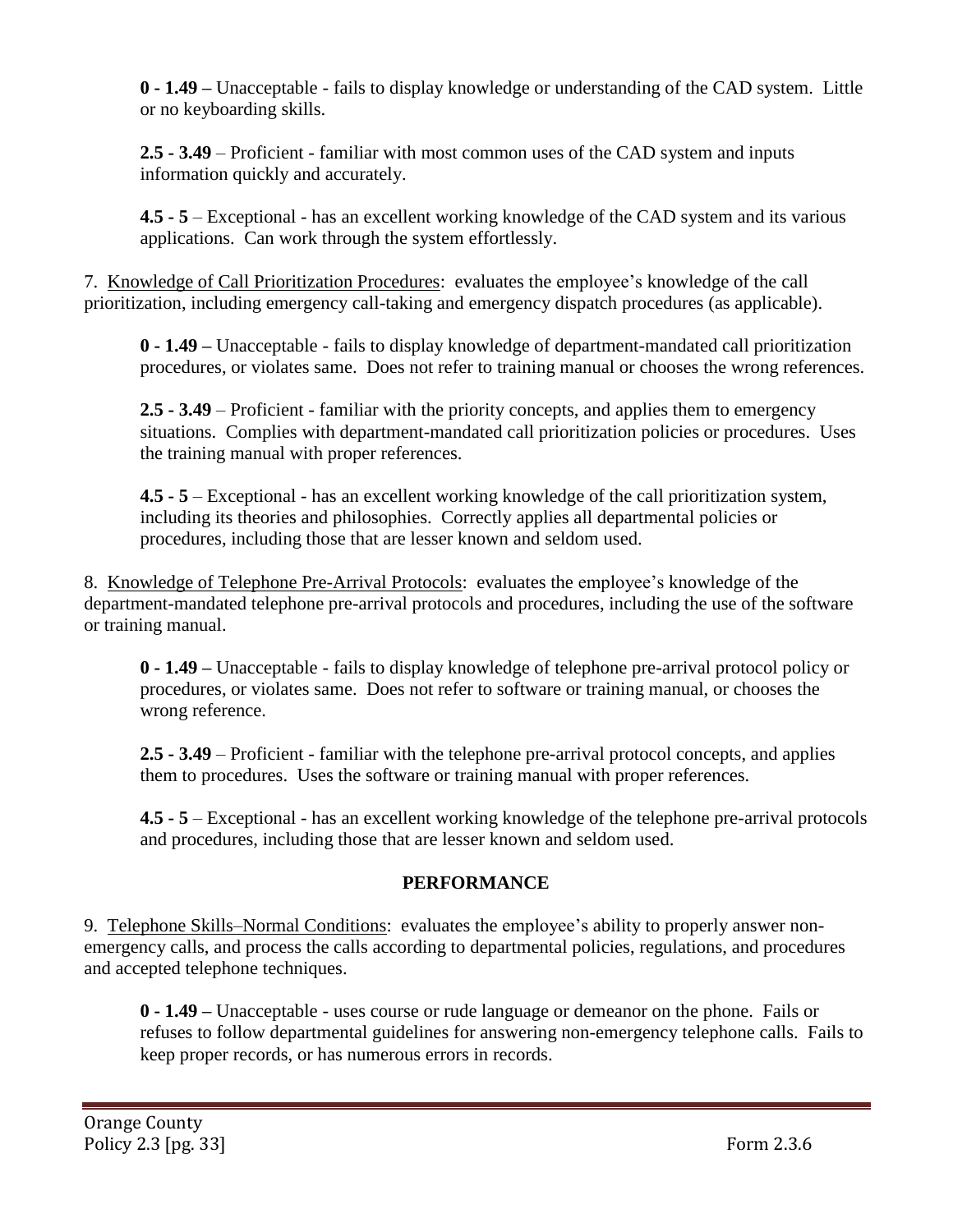**2.5 - 3.49** – Proficient - uses proper telephone courtesy. Follows accepted departmental guidelines for answering non-emergency telephone calls. Keeps records of calls as needed.

**4.5 - 5** – Exceptional - uses proper telephone courtesy, demonstrating a true concern for callers. Keeps exemplary records as needed.

10. Telephone Skills-Moderate and High Stress Conditions: evaluates the employee's ability to properly answer moderate and high stress emergency telephone calls, and process the calls according to department policies, regulations, and procedures and accepted telephone techniques.

**0 - 1.49 –** Unacceptable - uses course or rude language or demeanor on the phone. Fails or refuses to follow departmental guidelines for answering emergency telephone calls, or prematurely terminates calls from emergency callers. Fails to keep proper records, or has numerous errors in records.

**2.5 - 3.49** – Proficient - uses proper telephone techniques in stressful conditions, following departmental guidelines for answering emergency telephone calls. Keeps records of calls as needed.

**4.5 - 5** – Exceptional - uses proper emergency telephone techniques, keeping callers calm while obtaining information or giving directions and instructions. Keeps exemplary records as needed.

11. Interview Skill: evaluates the employee's ability to obtain information from callers on the phone, or units in the field, who are reporting incidents or requesting communications actions.

**0 - 1.49 –** Unacceptable - does not ask questions to solicit information, or asks improper questions. Does not use accepted techniques to calm hysterical callers. Engages in unnecessary questioning or conversation.

**2.5 - 3.49** – Proficient - obtains necessary information in a minimum period of time, with little superfluous questioning. Uses accepted techniques to calm hysterical callers. Solicits missing information as needed.

**4.5 - 5** – Exceptional - obtains necessary information in a minimum period of time, using sequential method of questioning and recording. Actively listens to obtain information without repeating questions. Skillfully calms hysterical callers.

12. Orientation/Map Interpretation: evaluates the employee's ability to read a map, interpret directions, and relay map information to concerned parties. Also evaluates the employee's overall orientation to the geographic area.

**0 - 1.49 –** Unacceptable - has little or no working knowledge of the geographical area served by the agency. Cannot orient places and directions on the map. Cannot properly interpret features indicated on a map.

**2.5 - 3.49** – Proficient - has a working knowledge of the geographic area served by the agency. Can orient most locations according to landmarks, cross streets, or by house number. Can read and interpret all features indicated on a map.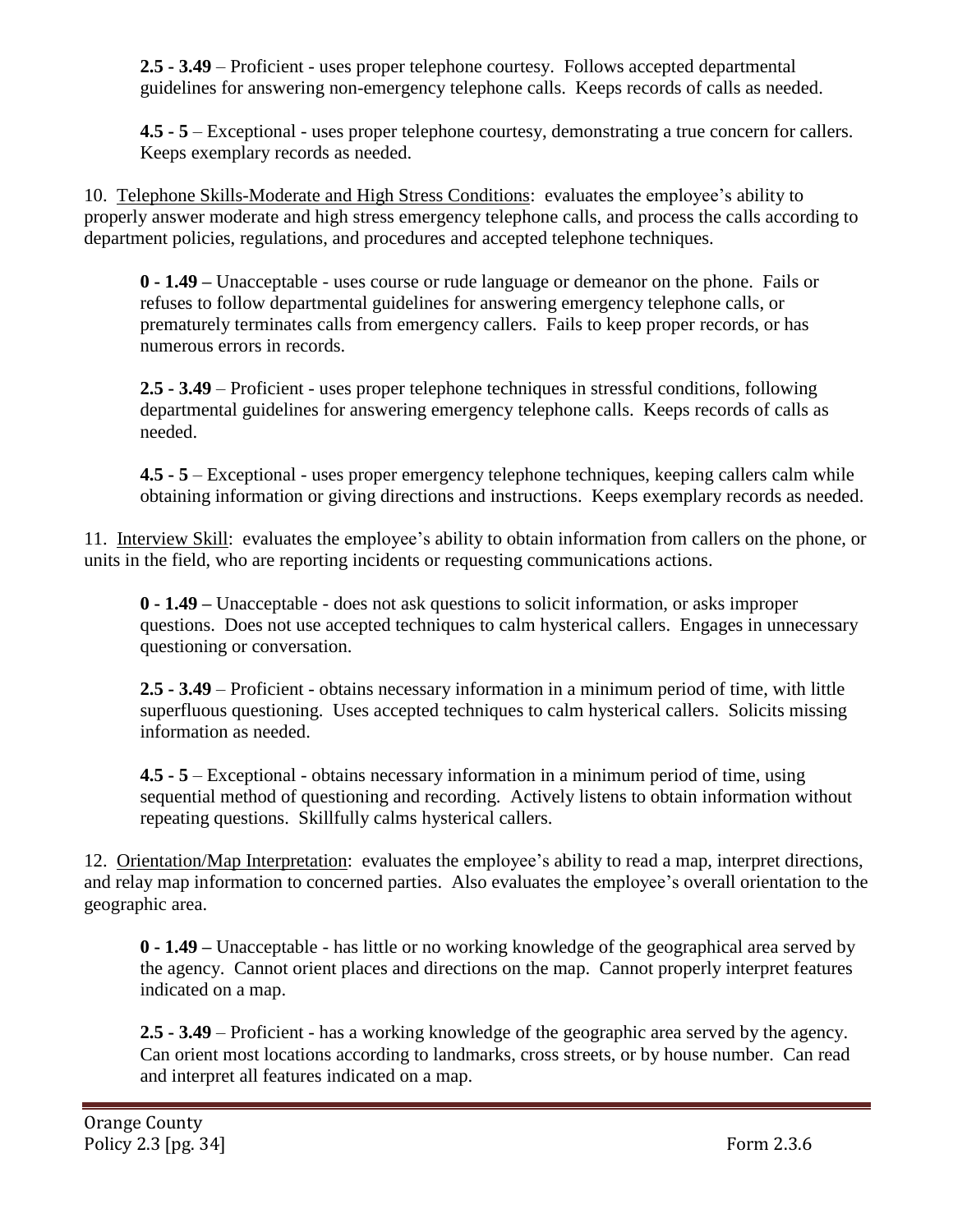**4.5 - 5** – Exceptional - has an intimate knowledge of the geographic area served by the agency. Can orient most locations according to landmarks, cross streets, or by house number. Can read and interpret all features indicated on a map.

13. Routine Forms-Accuracy and Completeness: evaluates the employee's ability to properly utilize departmental forms necessary to job accomplishment.

**0 - 1.49 –** Unacceptable - is unaware that a form must be completed and/or is unable to complete the proper form for the given situation. Forms are incomplete, inaccurate, or improperly used.

**2.5 - 3.49** – Proficient - knows the commonly used forms and understands their use. Completes them with reasonable accuracy and thoroughness.

**4.5 - 5** – Exceptional - consistently makes accurate form selections and rapidly completes detailed forms without assistance. Displays a high degree of accuracy.

14. Writing Skills: employee demonstrates effective written communication skills by understanding information being conveyed and conveying information that is well organized, clearly written, comprehensive, and complete; uses correct grammar and spelling and writes legibly when appropriate.

**0 - 1.49 –** Unacceptable - consistently mispells; errors impair understanding/meaning; consistently uses inappropriate words and/or wrong tense; consistently writes information in a manner that is confusing, conflicting, unorganized, rambling; omits pertinent and/or adds irrelevant information; uses handwriting that is illegible.

**2.5 - 3.49** – Proficient - routinely spells correctly; errors do not impair understanding or meaning; uses appropriate words and correct tense; writes information that is pertinent, organized, clear and concise; uses handwriting that is readable.

**4.5 - 5** – Exceptional - consistently spells correctly, uses appropriate words and correct tense; writes pertinent, organized information clearly and concisely; consistently uses handwriting that is legible.

15. Position Performance - Non-Stress Condition: evaluates the employee's ability to work within his or her assigned position and perform required duties in non-stress conditions.

**0 - 1.49 –** Unacceptable - when confronted with a routine task, becomes confused or disoriented. Does not/cannot complete the task. Takes wrong course of action, or avoids taking action.

**2.5 - 3.49** – Proficient - properly assesses routine situations, determines appropriate and proper course of action, and takes same.

**4.5 - 5** – Exceptional - properly assesses situations, including unusual or complex ones, determines the appropriate course of action and takes same.

16. Position Performance - Stress Conditions: evaluates the employee's ability to work within his or her assigned position and perform required duties in moderate and high stress conditions.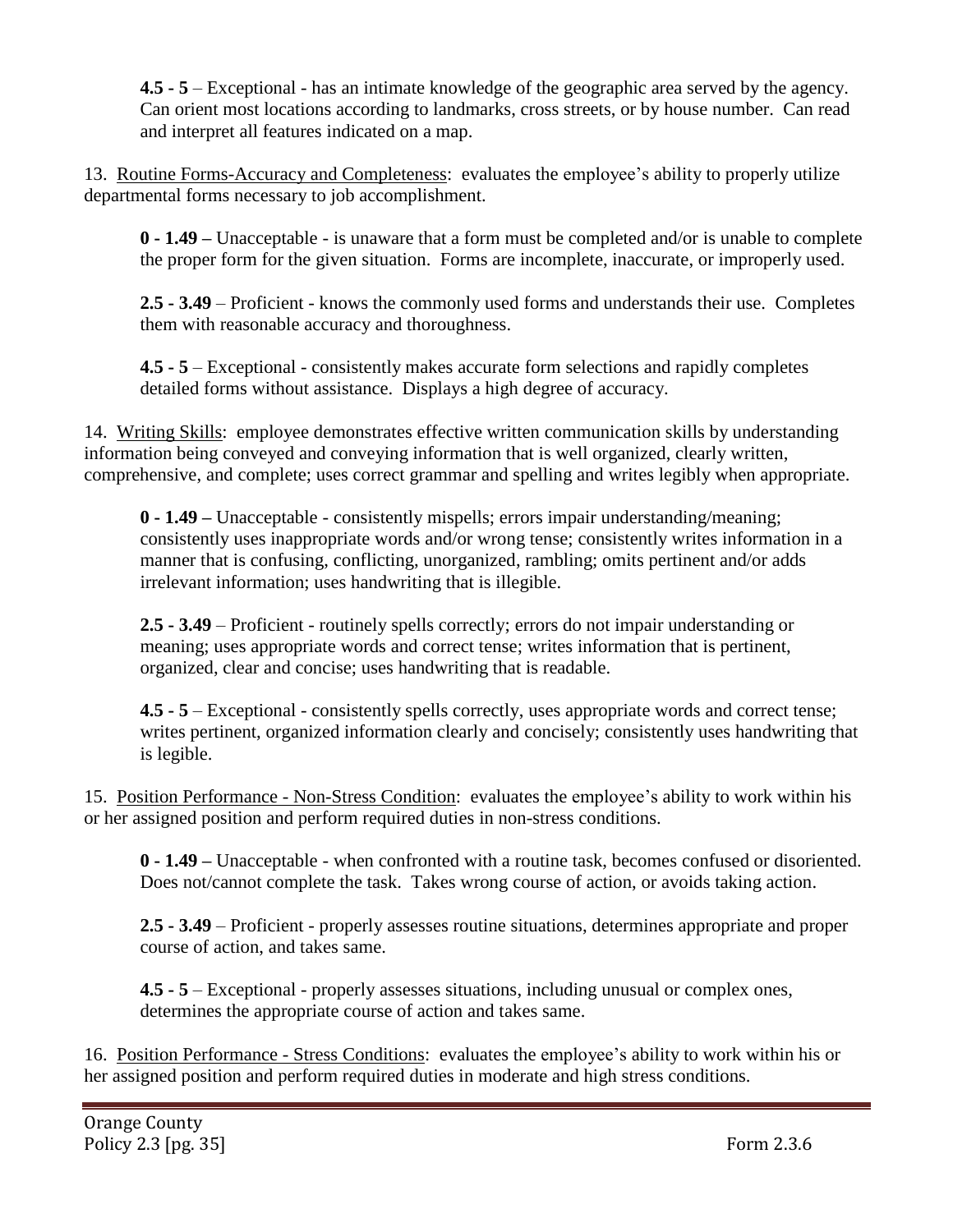**0 - 1.49 –** Unacceptable - becomes emotional, is panic-stricken, cannot function, holds back, loses temper, or display's cowardice. Overreacts.

**2.5 - 3.49** – Proficient - maintains calm and self control in most situations, determines proper course of action, and takes it. Does not allow the situation to further deteriorate.

**4.5 - 5** – Exceptional - maintains calm and self control in even the most extreme situations. Quickly restores control to the situation, and takes command. Determines the best course of action and takes same.

17. CAD Skills–Normal Conditions: evaluates the employee's ability to utilize the CAD system in his or her assigned position under routine conditions.

**0 - 1.49 –** Unacceptable - cannot use the CAD terminal for even simple non-emergency entries and retrievals. Cannot use keyboard at an acceptable rate of speed or accuracy.

**2.5 - 3.49** – Proficient - utilizes the CAD terminal at assigned position in non-emergency situations according to policy and procedure. Accurately enters information while receiving it over the phone or the radio.

**4.5 - 5** – Exceptional - utilizes the CAD terminal with ease in non-emergency situations, even in the most complex situations. Enters information while receiving it over the phone or radio, while also conversing and questioning for more information. Keys information at high rates of speed and accuracy.

18. CAD Skills–Moderate and High Stress Conditions: evaluates the employee's ability to utilize the CAD system in his or her assigned position under moderate and high stress conditions.

**0 - 1.49 –** Unacceptable - becomes emotional, panic-stricken, and cannot operate the CAD system under moderate or high stress. Makes excessive entry mistakes.

**2.5 - 3.49** – Proficient - utilizes the CAD terminal at assigned position in emergency or high stress situations according to policy and procedure. Accurately enters information while receiving it over the phone or the radio.

**4.5 - 5** – Exceptional - utilizes the CAD terminal with ease in moderate or high stress emergencies, even in the most complex situations. Enters information while receiving it over the phone or the radio, while also conversing and questioning for more information. Keys information at high rates of speed and accuracy.

19. CAD Skills–Update and Relay Skills: evaluates the employee's ability to update the CAD information as it is received and relay it to the proper terminal or storage.

**0 - 1.49 –** Unacceptable - fails to solicit updated information, or fails to input updated information when received. Routes information to the wrong terminal or storage.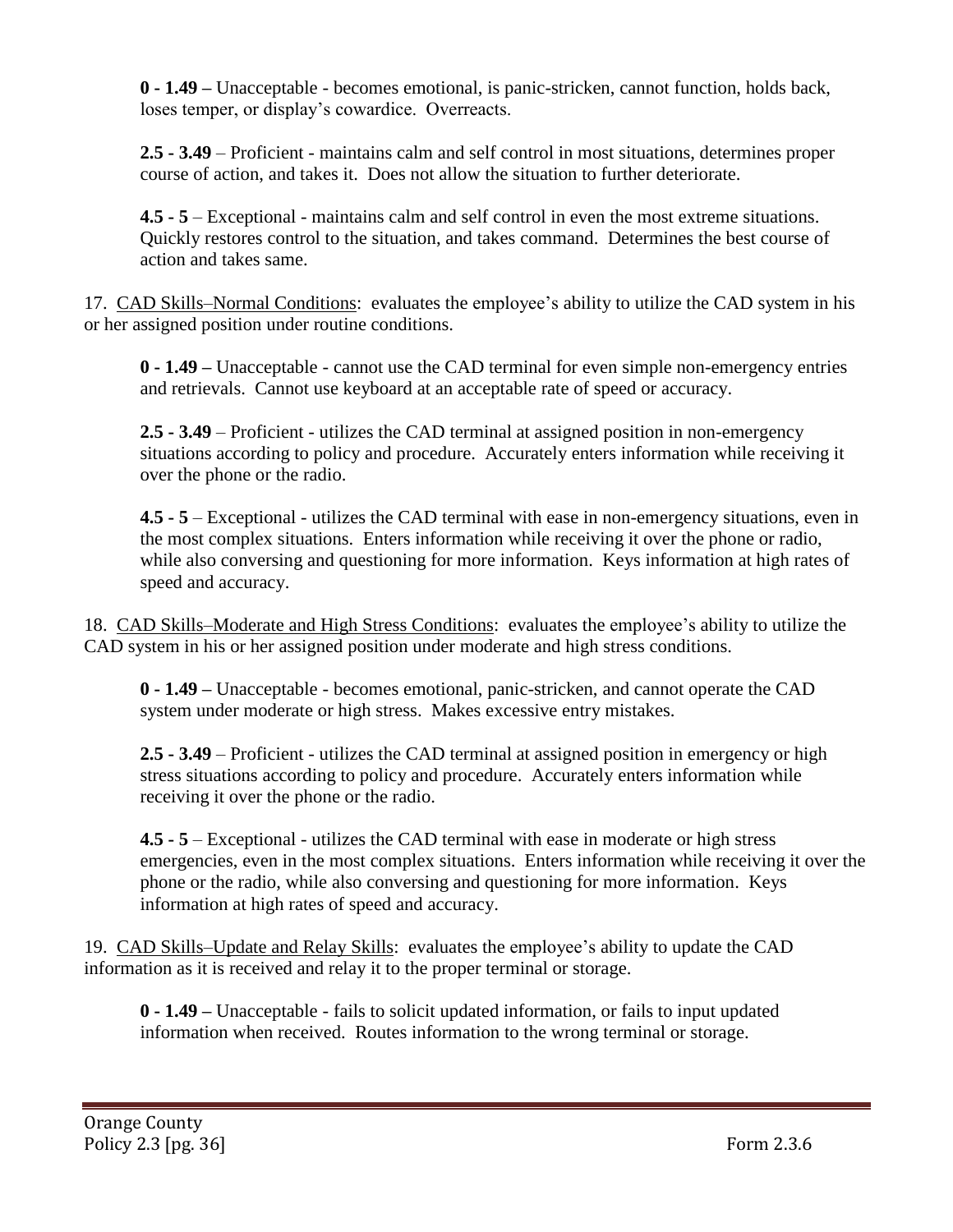**2.5 - 3.49** – Proficient - after gaining initial information, the employee obtains additional information and correctly enters it. Determines the proper routing, if necessary, and sends the new information to the proper terminal or storage.

**4.5 - 5** – Exceptional - sends initial call information at the earliest possible moment, and then obtains additional information as it is received. Always routes information to the proper terminal or storage. Checks to ensure that the message was properly received.

20. Control of Conflict–Voice Command: evaluates the employee's ability to gain and maintain control of situations through verbal command and instructions.

**0 - 1.49 –** Unacceptable - speaks too softly or timidly, speaks too loudly, confuses or angers listeners by what is said and/or how it is said. Fails to use voice qualities appropriately, or speaks when inappropriate.

**2.5 - 3.49** – Proficient - speaks with authority and confidence in a calm, clear voice. Properly selects words and has the knowledge of when and how to use them.

**4.5 - 5** – Exceptional - completely controls voice tone, word selection, inflection, and the bearing which accompanies what is said. Restores order in even the most trying situations through use of voice.

21. Control of Conflict–Hysterical Caller: evaluates the employee's ability to gain and maintain control of a hysterical caller, and to obtain pertinent information from this caller.

**0 - 1.49 –** Unacceptable - uses little or no force, or too much force, to gain attention and attempt to control. Freezes or fails to attempt to speak or gain control. Uses rough language or other inappropriate means to try to gain attention and control.

**2.5 - 3.49** – Proficient - gains control of hysterical caller in most cases using proper level of voice tone, word choice, and inflection.

**4.5 - 5** – Exceptional - gains control of even the most extreme hysterical caller, using proper levels of voice tone, word choices, and inflection in all cases.

22. Problem Solving/Decision Making: evaluates the employee in terms of ability to perceive, form valid conclusions, arrive at sound judgments, and make proper decisions.

**0 - 1.49 –** Unacceptable - acts without thought or good reason. Is indecisive, or naïve. Is unable to reason through a problem and come to a conclusion. Cannot recall a previous solution and apply it to a new problem.

**2.5 - 3.49** – Proficient - able to reason through a problem and come to an acceptable solution based on information available. Perceives situations as they really are. Makes decisions without assistance.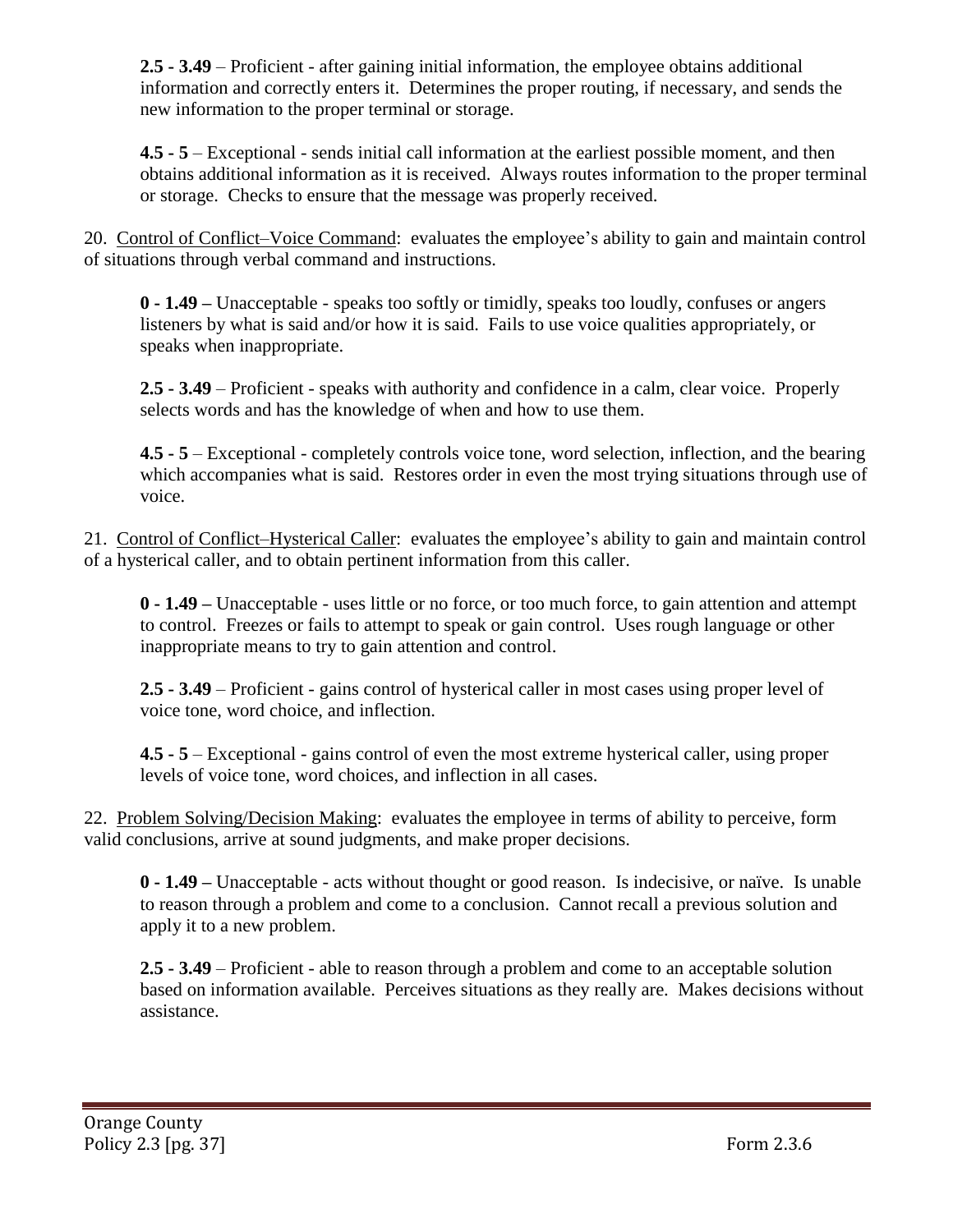**4.5 - 5** – Exceptional - able to reason through even the most complex situations and is able to make appropriate conclusions. Have excellent perceptions. Anticipates problems and prepares resolutions in advance. Correlates past solutions to present situations.

23. RADIO-Appropriate Use of Procedures: evaluates the employee's ability to use the radio in accordance with departmental policy and procedure.

**0 - 1.49 –** Unacceptable - violates policy concerning use of radio. Does not follow procedures or follows wrong procedure. Does not understand or use proper codes/language.

**2.5 - 3.49** – Proficient - follows policy and accepted procedures. Has a good working knowledge of most-often used sections of the code/language.

**4.5 - 5** – Exceptional - always follows proper procedures, adheres to policy. Has superior working knowledge of all codes/language, and applies knowledge when using the radio.

24. RADIO-Listens and Comprehends: evaluates the employee's ability to pay attention to radio traffic and to understand the information that is transmitted. For call takers, evaluates the ability to hear radio traffic from other positions and understands the meaning of the transmission.

**0 - 1.49 –** Unacceptable - repeatedly misses calls to dispatch and is unaware of traffic on adjoining positions. Requires field units to repeat radio transmissions or does not accurately comprehend transmissions.

**2.5 - 3.49** – Proficient - understands radio traffic directed at the employee's position, and is generally aware of the radio traffic directed to other positions.

**4.5 - 5** – Exceptional - is aware of own radio traffic and traffic at adjoining positions. Uses previously transmitted information to advantage.

25. RADIO-Articulation of Transmission: evaluates the employee's ability to communicate with others via the radio.

**0 - 1.49 –** Unacceptable - does not preplan transmissions. Over or under modulates. Cuts message off through improper use of the microphone. Speaks too fast or too slow.

**2.5 - 3.49** – Proficient - uses proper procedures with clear, concise, and complete transmissions.

**4.5 - 5** – Exceptional - transmits clearly, calmly, concisely, and completely in even the most stressful situations. Transmissions are well thought-out and do not have to be repeated.

# **RELATIONSHIPS**

26. With Callers: evaluates the employee's ability to interact with the public in an appropriate, efficient and effective manner.